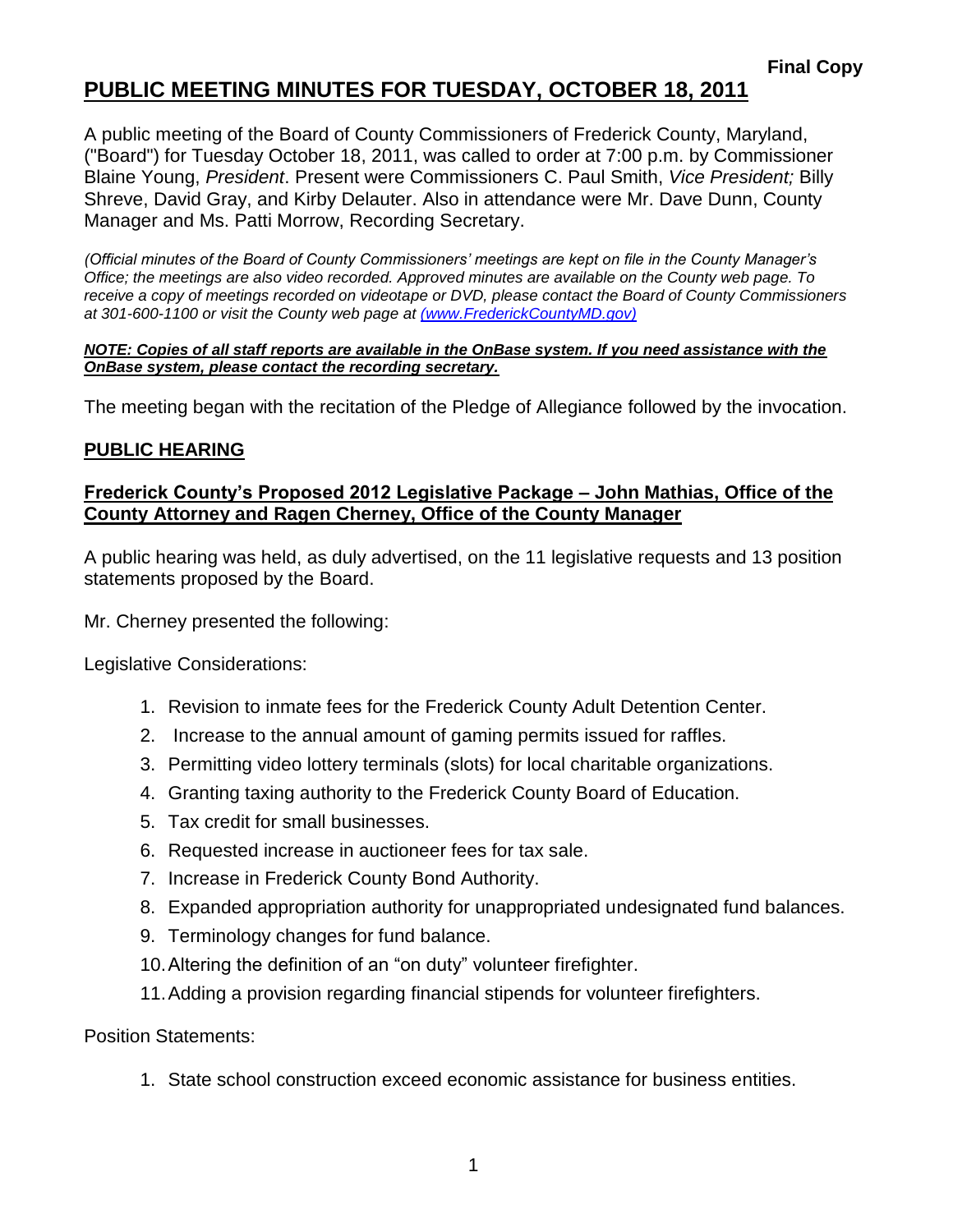## **PUBLIC MEETING MINUTES FOR TUESDAY, OCTOBER 18, 2011**

- 2. Frederick County Public Schools authority to count and report undocumented students.
- 3. Maryland to be a "Shall Issue" state for a right to carry a firearm.
- 4. Reinstatement of Highway User Revenues to local governments.
- 5. Constitutional convention regarding those in the United States unlawfully.
- 6. Support for the Maryland Partial Birth Abortion Ban Act.
- 7. Constitutional amendment to prohibit "economic development" takings.
- 8. Cooperative enforcement of federal immigration laws throughout Maryland.
- 9. Concerns with the negative impact of state stormwater regulations to local governments.
- 10.Repeal or modifications of the Work Place Fraud Act of 2009 (SB 909).
- 11.Sunsetting of issues on unemployment insurance fees on businesses.
- 12.Opposition to PlanMaryland.
- 13.Opposition to mandated state septic regulations on local governments.

Public comment was heard from:

- Hugh Warner, AMVETS
- Bill Woodcock
- Karen Yoho
- Tommy Grunwell
- Donnie McKinnon, AMVETS Post 7
- Manny Greber
- Edward Dowling, AMVETS Post 9
- Gary Brennan, President, Frederick County Teachers Association
- Ed Hinde
- Chip Jewell, Frederick County Volunteer Fire and Rescue Association
- William Mahone, Esquire
- Anita Salas, Esquire
- David Pearce, Mental Health Advisory Committee
- Debra Gardner
- Bill Ashton

Commissioner Young read a letter into the record from the Frederick County Farm Bureau.

There was no action taken on this item as it was for public comment only. The Board would take final action on the 2012 legislative items during their meeting on Thursday, October 27, 2011.